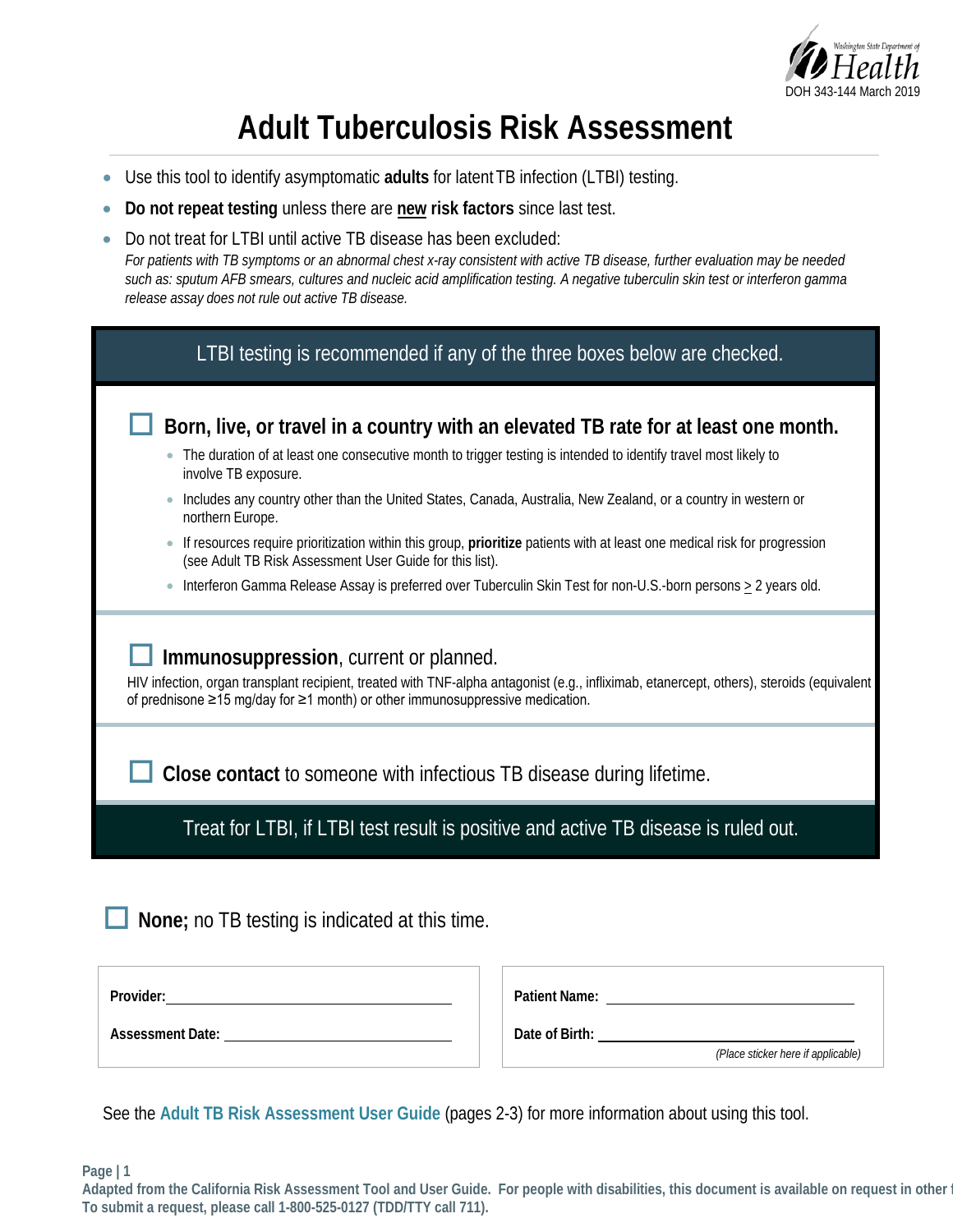

# **Adult TB Risk Assessment User Guide**

# **Avoid testing persons at low risk**

Routine testing of low risk populations is not recommended and may result in unnecessary evaluations and treatment because of falsely positive test results.

# **Prioritize persons with risks for progression**

If health system resources do not allow for testing of all persons who are born, traveled, or have lived in a country with an elevated TB rate for at least one month, prioritize patients with at least one of the following medical risks for progression:

- diabetes mellitus
- smoker within the last year
- end stage renal disease
- leukemia or lymphoma
- silicosis
- cancer of head or neck
- intestinal bypass/gastrectomy
- chronic malabsorption
- body mass index  $\leq 20$
- history of chest x-ray findings suggestive of previous or inactive TB (no prior treatment). Includes fibrosis or non-calcified nodules, but does not include solitary calcified nodule or isolated pleural thickening. In addition to LTBI testing, evaluate for active TB disease.

While immunosuppression does increase the risk of disease progression, it does not increase the risk of TB exposure.

# **United States Preventive Services Task Force (USPSTF)**

The USPSTF has recommended testing persons born-in or former residents of a country with an elevated tuberculosis rate and persons who live in or have lived in high-risk congregate settings such as homeless shelters and correctional facilities. Because the increased risk of exposure to TB in congregate settings varies substantially by facility and local health jurisdiction, clinicians are encouraged to follow local recommendations when considering testing among persons from these congregate settings. The USPSTF did not review data supporting testing among close contacts to persons with infectious TB or among persons who are immunosuppressed because these persons are recommended to be screened by public health programs or by clinical standard of care. Screening Recommendations are available on the USPSTF website. [https://www.uspreventiveservicestaskforce.org/Page/Document/U](https://www.uspreventiveservicestaskforce.org/Page/Document/UpdateSummaryFinal/latent-tuberculosis-infection-screening) pdateSummaryFinal/latent[-tuberculosis-infection-screening](https://www.uspreventiveservicestaskforce.org/Page/Document/UpdateSummaryFinal/latent-tuberculosis-infection-screening)

# **Local recommendations**

Local TB control programs and clinics can customize this risk assessment according to local recommendations. **Providers should check with local TB control programs for more information.** Local health jurisdictions contact information can be found on the online at:

https://www.doh.wa.gov/AboutUs/PublicHealthSystem/LocalHealt hJurisdictions

# **Mandated testing and other risk factors**

Several risk factors for TB that have been used to select patients for TB screening historically or in mandated programs are not included among the components of this risk assessment. This is purposeful in order to focus testing on patients at highest risk. However, certain populations may be mandated for testing by statute, regulation, or policy. This risk assessment does not supersede any mandated testing. Examples of these populations include: healthcare workers, residents or employees of correctional institutions, substance abuse treatment facilities, homeless shelters, and others.

# **Age as a factor**

Age (among adults) is not considered in this risk assessment. However, younger adults have more years of expected life during which progression from latent infection to active TB disease could develop.

# **Children**

This risk assessment tool is intended for adults. A risk assessment tool, created for use in children, is available here: [https://www.doh.wa.gov/Portals/1/Documents/Pubs/343](https://www.doh.wa.gov/Portals/1/Documents/Pubs/343-145-PediatricTBRiskAssessment.pdf)-145- [PediatricTBRiskAssessment.pdf](https://www.doh.wa.gov/Portals/1/Documents/Pubs/343-145-PediatricTBRiskAssessment.pdf) 

# **Foreign travel**

Travel to countries with an elevated TB rate may be a risk for TB exposure in certain circumstances (e.g. extended duration, likely contact with an infectious TB patient, high prevalence of TB in travel location, non-tourist travel). The duration of at least one consecutive month to trigger testing is intended to identify travel most likely to involve TB exposure. TB screening tests can be falsely negative within eight weeks after exposure, so are best obtained eight weeks after the last exposure, or return from travel.

**Page | 2**

**Adapted from the California Risk Assessment Tool and User Guide. For people with disabilities, this document is available on request in other f To submit a request, please call 1-800-525-0127 (TDD/TTY call 711).**